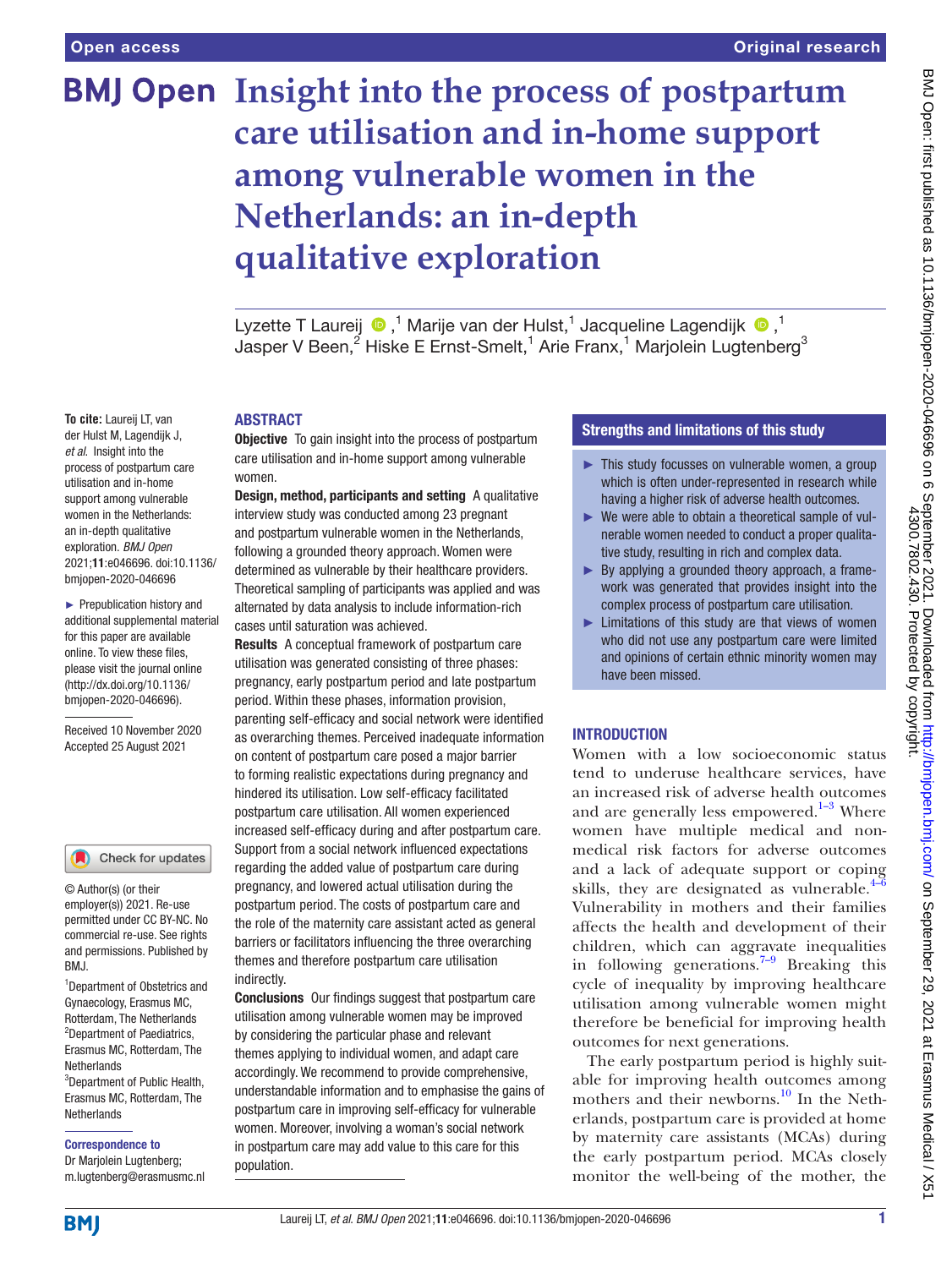## Box 1 Postpartum care in the Netherlands

## <span id="page-1-0"></span>Provision and content of postpartum care in the **Netherlands**

Postpartum care is a unique form of primary care with a focus on prevention of health problems during the postpartum period, provided at home. This care is provided by skilled nurses with a lower secondary education degree, so-called maternity care assistants (MCAs), who are supervised by community midwives.

During pregnancy, every woman may register herself at a chosen maternity care organisation (MCO) in order to receive postpartum care. MCOs are independent enterprises. Their care starts during the third trimester of pregnancy with a home visit by an MCA. This visit is used to explain the content of postpartum care, and to determine the recommended amount of hours of postpartum care during the early postpartum period. This recommendation is based on the Dutch national indication protocol, and is re-evaluated during the first week postpartum by MCAs and midwives. The generally recommended amount of postpartum care is 49 hours (minimal amount is 24 hours, the maximum is 80 hours) spread out over 8–10 consecutive days.

Postpartum care usually starts directly after birth or after discharge from the hospital or birth centre. The provided care from MCAs focusses on information provision, and prevention and identification of healthcare problems, which includes medical check-ups. The information provision is manifold: teaching parents how to take care for their newborn, supporting breast feeding, providing information on what to do when problems occur et cetera. MCAs support parents of newborns with reassurance and positive feedback. During postpartum care, this care is personalised based on the individual needs of the parents. As such, the MCA reduces support as the parents gain confidence in care taking skills. In contract to obstetric care, postpartum care is only partly covered by a woman's mandatory healthcare insurance.

An out-of-pocket payment is required for every hour ( $€4.50$  per hour in 2020), resulting in an average payment of €220.50 for the whole period. Some MCOs compensate (a part of) the total out-of-pocket payments for women with a poor financial situation, although there are no protocols for these situations.

newborn and the family, and offer opportunities for prevention of health problems (see [box](#page-1-0) 1). Additionally, MCAs provide women with reliable information about caring for their newborn and provide breastfeeding support. $10$  11 Dutch postpartum care is easily accessible and extensive in duration. It is partly covered by obligatory health insurances.<sup>12 13</sup> Whereas approximately  $95\%$ of all postpartum women use at least some amount of postpartum care, utilisation among vulnerable women is lower than among non-vulnerable women. $^{13}$  <sup>14</sup> This underuse of postpartum care among vulnerable women is undesirable particularly as these women may benefit most from this preventive and supportive care.<sup>15</sup>

An in-depth understanding of the underlying reasons for the lower utilisation of postpartum care among vulnerable women is currently lacking. By performing a qualitative study, we aimed to gain insight into the process of postpartum care utilisation among vulnerable women, including perceived barriers and facilitators. The results of this study may be used to tailor postpartum care to the needs of vulnerable women,

which may subsequently lead to improved utilisation and better health outcomes.

# **METHODS**

#### **Design**

We used a qualitative design to gain an in-depth understanding of the process of postpartum care utilisation among vulnerable women. A grounded theory approach was deployed, of which the key elements of the alternating process of data collection and analysis, constant comparison and theoretical sampling were applied (see the Selection of participants, Data collection and Data analysis sections for details of this process). This enabled the generation of a conceptual framework grounded in the data. $1617$ 

#### Patient and public involvement statement

This study aimed to gain insight into the process of postpartum care utilisation among vulnerable women by conducting individual interviews. The study was designed in close collaboration with a council of mothers, healthcare providers and maternity care organisations (MCOs). The study was conducted in collaboration with healthcare providers and MCOs to ensure that outcomes of the study would be relevant for them. All participants were sent their transcript of the interview for member checking. Afterwards, a summary of findings and practical improvements for healthcare providers was communicated in leaflets and symposia.

#### Research team and reflexivity

LTL is an experienced qualitative researcher, who previously worked as a physician at an obstetric ward. MvdH is a behavioural scientist with a focus on vulnerable mother– child dyads. ML is an experienced qualitative researcher and psychologist. The analysis of the data was primarily conducted by this multidisciplinary team. In addition, the results of the analysis were discussed with additional members of the research team, being JL (gynaecologist in training), JVB (neonatologist), HEE-S (manager in perinatal care research) and AF (professor in obstetrics and gynaecologist). By involving researchers from different backgrounds, the data were illuminated from different angles.

#### Selection of participants

Eligible vulnerable pregnant and postpartum women were approached by different types of healthcare providers during regular care processes: gynaecologists, midwives, MCAs and social workers. Healthcare providers affiliated with the regional consortium 'Pregnancy and Childbirth in the Southwest of the Netherlands' were approached for the inclusion of participants. Women were classified as vulnerable by their healthcare providers based on having a combination of medical and nonmedical risk factors for adverse pregnancy outcomes, and a lack of adequate support or coping skills. $4-6$  Examples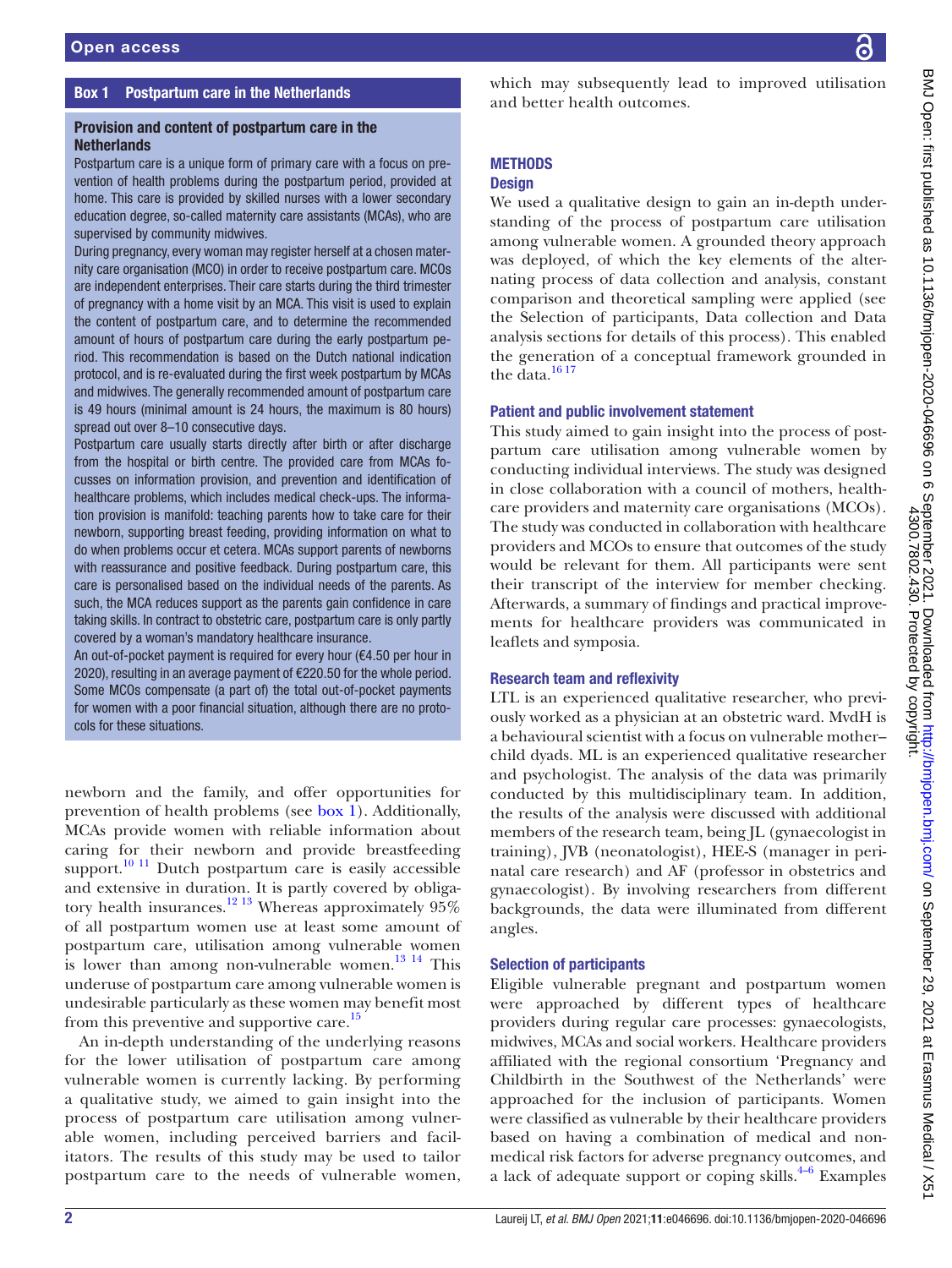of medical risk factors are a depression during pregnancy or previous psychiatric diseases. Non-medical risk factors are very broad and may, for example, refer to single motherhood, no fixed abode or financial problems. In addition, women had to be either in their third trimester of pregnancy, to ensure that the home visit of the MCA had taken place, or less than 12 weeks postpartum to prevent recall bias. Women had to be 16 years or older at inclusion, and needed to have a sufficient understanding of the Dutch or English language. Eligible women who were interested in participating, received an informational leaflet including an informed consent form from their healthcare provider.

Theoretical sampling of participants was applied to include information-rich cases until saturation was achieved. In the beginning of the study, all eligible women were invited to participate. Since we interviewed several postpartum women with a Dutch cultural background, we applied deviant case sampling with a shift towards selecting pregnant women. Finally, we specifically selected women based on their lower (intended) use of postpartum care, and women with a non-Dutch cultural background. Single interviews were scheduled with 26women. Three postpartum women cancelled the interview without giving a reason, and thus seven pregnant and 16 postpartum women were interviewed [\(table](#page-3-0) 1). Despite an extensive search, we did not find any women who did not use any postpartum care at all while also meeting our inclusion criteria. After these 23 interviews, 'functional' theoretical saturation was reached (see also the Data analysis) and sampling of interviewees ended.

### Data collection

The interviews were held between January 2018 and November 2018. Interviews were conducted at the participant's home by a trained researcher (LTL) along with a female observer. All interviews started with a short, unrecorded conversation to enable the women to become acquainted with the interviewer and observer. Furthermore, women were reassured that interviews would be handled confidentially. Special consideration was given to simple language use, informal clothing and seating arrangements to encourage women to speak freely and to avoid socially desirable answers.<sup>18</sup> Women received a 25 euro gift voucher after the interview.

We used an interview guide that was developed based on expert opinions gathered in exploratory meetings with different healthcare providers (ie, MCAs, managers of MCOs and other healthcare providers). Adjustments to the interview guide were made after analysing the first four interviews. The adjusted version focused more on women's experiences regarding postpartum care instead of the providers' opinions (see [online supplemental](https://dx.doi.org/10.1136/bmjopen-2020-046696) [figure S1](https://dx.doi.org/10.1136/bmjopen-2020-046696)).

Interviews lasted 27–68min were audiotaped and transcribed verbatim. All transcripts were checked for accuracy by one of the researchers (LTL or MvdH). The verbatim transcript was sent back to each woman to verify the accuracy and completeness of the text (ie, member check).

## Data analysis

All transcripts were independently analysed by two researchers (LTL and MvdH) using NVivo V.12. The first phase of analysis consisted of open coding of the first twelve transcripts. A preliminary coding scheme was developed and discussed between LTL, MvdH and ML. We selected deviant cases of additional participants based on this coding scheme. Next, axial coding was applied; the data were coded deeper and at a more abstract level and relationships between codes were identified. Codes were grouped together and categories were created. Thereafter, selective coding was applied. Core categories were identified and concepts were created. Overarching themes based on the emergent categories were placed in a conceptual framework grounded in the data and these overarching themes acted as facilitators, barriers or both. In addition, two general facilitators and barriers were identified influencing the three overarching themes and therefore postpartum care utilisation indirectly. The terms facilitators and barriers were applied rather strictly in order to gain insights into the underlying reasons for lower postpartum care utilisation among vulnerable women: further utilisation of postpartum care is stimulated by facilitators independently from the result of this further utilisation, whereas a reason to reduce postpartum care utilisation was defined as a barrier also independently from the result of this reduction of postpartum care utilisation. Constant comparison was applied throughout the whole process of data analysis, by comparing the concepts and emerging framework with new data. 'Functional' theoretical saturation was reached after no new insights for the conceptual framework were identified from the data.<sup>[19](#page-9-4)</sup>

Reporting followed the Standards for Reporting Quali-tative Research.<sup>[20](#page-9-5)</sup>

#### RESULTS

#### Conceptual framework

Women experienced postpartum care as a chronological process started in pregnancy to the postpartum period. This process was divided into three different phases, in which opinions regarding postpartum care were formed and decisions regarding utilisation were made. The first phase was during pregnancy, when women registered at a MCO and the home visit took place. Expectations with respect to the value and decisions regarding utilisation of postpartum care were formed in this phase. The second phase was during the early postpartum period, when women actually experienced postpartum care at home and made decisions about their continued utilisation. The third phase was the late postpartum period. In this phase, reflections on postpartum care were formed regarding the whole postpartum care process. This last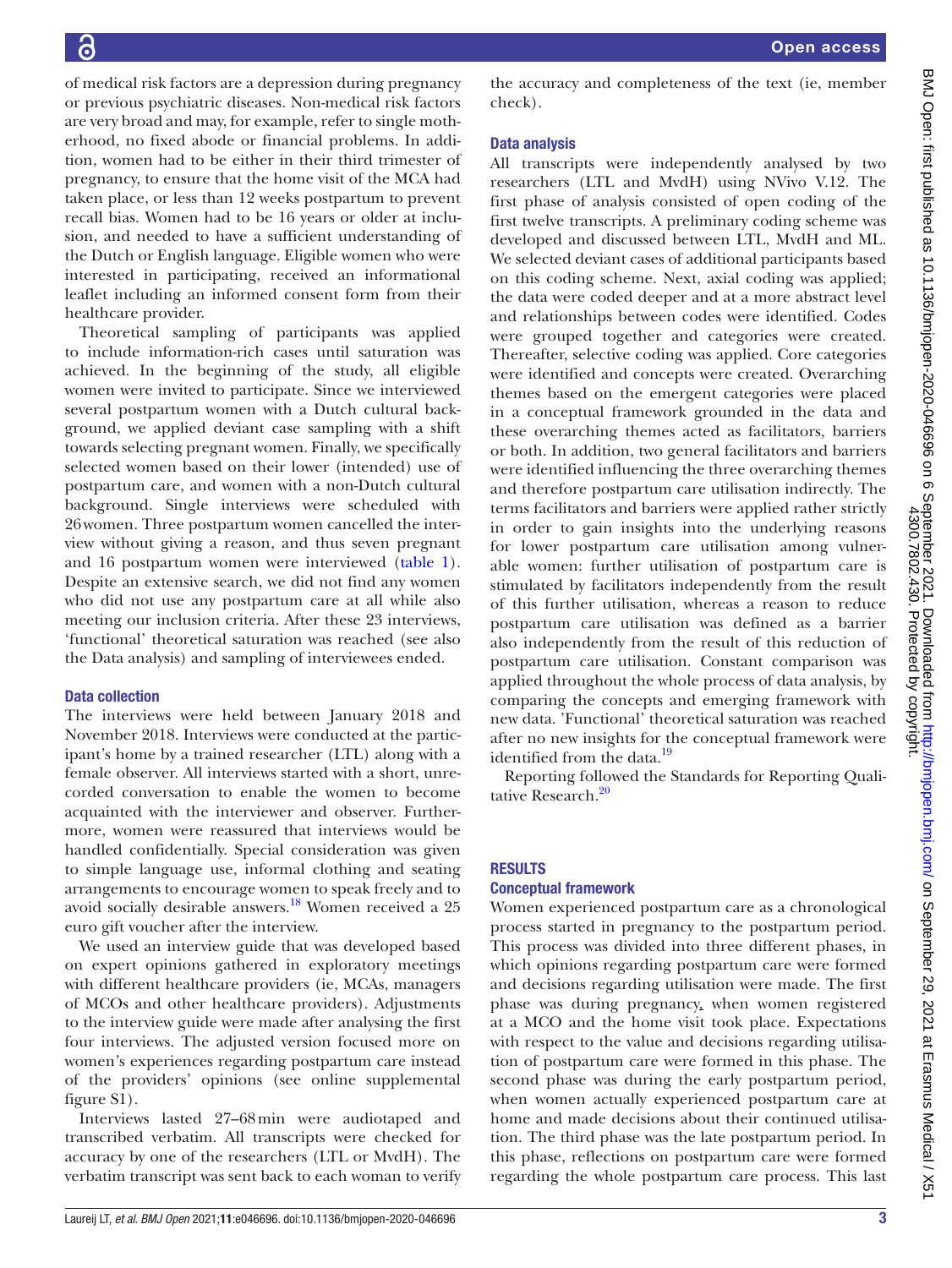## <span id="page-3-0"></span>Table 1 Characteristics of participants

| Participant's<br>number for | <b>First</b><br>postpartum | Age       |                  |                                 |              | Amount of postpartum care                                 |
|-----------------------------|----------------------------|-----------|------------------|---------------------------------|--------------|-----------------------------------------------------------|
| quotes                      | period                     | (years)   | <b>Ethnicity</b> | Living situation*               |              | Education level <sup>+</sup> utilisation by participants‡ |
| $\mathbf 1$                 | Yes                        | $30 - 34$ | <b>Dutch</b>     | Single                          | Higher       | Recommended amount                                        |
| 2                           | Yes                        | $20 - 24$ | Other            | With supportive<br>adult        | Lower        | Less than recommended                                     |
| 3                           | <b>No</b>                  | $30 - 34$ | Other            | With partner                    | Higher       | Recommended amount                                        |
| $\overline{4}$              | No                         | $\geq$ 40 | Other            | With partner                    | Lower        | Less than recommended                                     |
| 5                           | <b>No</b>                  | $25 - 29$ | <b>Dutch</b>     | Single, in<br>temporary housing | Lower        | Recommended amount                                        |
| 6                           | Yes                        | $25 - 29$ | Other            | Single                          | Intermediate | Less than recommended                                     |
| $\overline{7}$              | <b>Yes</b>                 | $30 - 34$ | <b>Dutch</b>     | With partner                    | Intermediate | Recommended amount                                        |
| 8                           | Yes                        | $20 - 24$ | Dutch            | With supportive<br>adult        | Intermediate | Less than recommended                                     |
| 9                           | <b>No</b>                  | $30 - 34$ | Other            | With partner                    | Intermediate | Recommended amount                                        |
| 10                          | Yes                        | $20 - 24$ | Dutch            | With partner                    | Intermediate | Less than recommended                                     |
| 11                          | <b>No</b>                  | $25 - 29$ | Other            | Single, in women's<br>shelter   | Intermediate | Recommended amount                                        |
| 12                          | <b>No</b>                  | $35 - 39$ | Other            | With partner                    | Higher       | Less than recommended                                     |
| 13                          | <b>Yes</b>                 | $35 - 39$ | Dutch            | With partner                    | Higher       | Less than recommended                                     |
| 14                          | <b>No</b>                  | $35 - 39$ | Dutch            | With partner                    | Lower        | Less than recommended                                     |
| 15                          | <b>No</b>                  | $25 - 29$ | Other            | With partner                    | Intermediate | Recommended amount                                        |
| 16                          | <b>No</b>                  | $35 - 39$ | Other            | With partner                    | Lower        | Less than recommended                                     |
| 17                          | Yes                        | $20 - 24$ | Other            | With supportive<br>adult        | Intermediate | Recommended amount                                        |
| 18                          | <b>No</b>                  | $30 - 34$ | Other            | Single, living with<br>child    | Lower        | Recommended amount                                        |
| 19                          | Yes                        | $20 - 24$ | <b>Dutch</b>     | With partner                    | Intermediate | Less than recommended                                     |
| 20                          | <b>No</b>                  | $25 - 29$ | Other            | With partner                    | Intermediate | Recommended amount                                        |
| 21                          | Yes                        | $30 - 34$ | <b>Dutch</b>     | With supportive<br>adult        | Higher       | Recommended amount                                        |
| 22                          | Yes                        | $35 - 39$ | Dutch            | With partner                    | Higher       | Recommended amount                                        |
| 23                          | <b>Yes</b>                 | $30 - 34$ | Other            | Single, in women's<br>shelter   | Intermediate | Less than recommended                                     |

\*Based on living in a fixed abode, unless indicated otherwise.

†Based on participants' highest successfully completed level of education, classification based on International Standard Classification of Education (ISCED) 2011; lower education corresponds with ISCED levels 0, 1 and 2, intermediate with ISCED levels 3, 4 and 5, and higher with ISCED levels 6, 7, 8.<sup>42</sup>

‡For pregnant participants: this represents their intended utilisation of care compared with the recommended amount of hours of postpartum care by their maternity care organisation (MCO). For postpartum participants, this represents their actual use of care compared with the recommended amount of hours postpartum care by their MCO.

phase may ultimately influence decisions about utilisation in a next pregnancy (see [figure](#page-4-0) 1).

We identified three overarching themes influencing the use of postpartum care. These themes are based on what women expressed during the interviews. All themes may act as a facilitator, barrier or both, within each of the three different phases.

1. Information provision: defined as a woman's perception of the provided written and oral information from healthcare providers (including MCAs) regarding the

concept and content of postpartum care, and information on newborn caretaking competences provided by MCAs.

- 2. Parenting self-efficacy: defined as a woman's belief in her own competences to handle difficult situations, such as caring for her newborn. This self-efficacy may differ between the different phases.
- 3. Social network: defined as a woman's perceived network of persons who may provide practical or emotional support during the postpartum period. This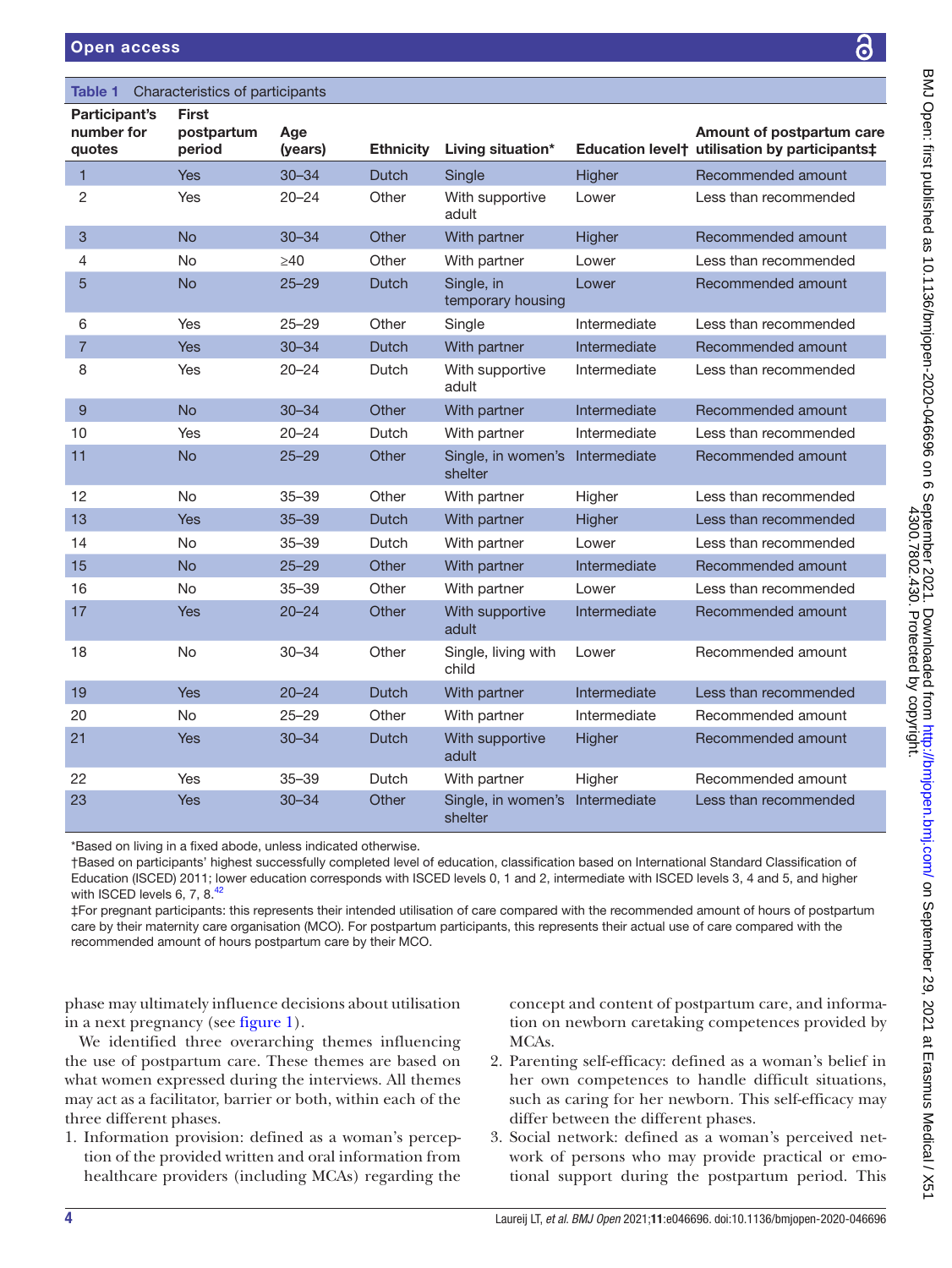

R: "Yes, I don't know what they are going to do for eight hours in my house…" (Respondent #23, pregnant) Women with perceived low parenting self-efficacy had high expectations of the benefits of postpartum care during pregnancy, which acted as facilitator for intended utilisation. Especially primiparous women stated that they

felt very insecure during pregnancy regarding their skills at newborn care tasks, and therefore expected MCAs to help them with caring for their newborn:

Well, I wanted to have help anyway, and it seemed useful to me as well. I also have to learn a lot about the baby and that [by using postpartum care] is the best way to do it.

(Respondent #8, postpartum)

Also, the anticipation of not being able to care for their newborn themselves due to complications or fatigue, acted as a facilitator to signing up for postpartum care and forming positive expectations. Women with high levels of parenting self-efficacy generally expected to be able to manage the care for their newborn themselves,



<span id="page-4-0"></span>Figure 1 The process of postpartum care utilisation among vulnerable women during pregnancy and the postpartum period. The three phases (outer circle) and three overarching themes (inner circle) influence postpartum care utilisation. Two general facilitators and barriers in the middle circle were also identified to be facilitators or barriers influencing the three overarching themes and therefore postpartum care utilisation indirectly. MCA, maternity care assistants, skilled nurses that provide the postpartum care at home.

network consisted of a combination of their partner (if present), friends and family (eg, mother, mother in law and sister).

Two general facilitators and barriers were identified:

- 1. Costs of postpartum care: different aspects of costs were identified to be a facilitator or barrier to postpartum care utilisation in the three phases. These different aspects were the concept of the out-of-pocket payments, unawareness of the costs and the total amount of the costs, and the payment of these costs by MCOs in some individual cases.
- 2. Role of the MCA: different aspects of the role of the MCA acted as a facilitator or barrier to postpartum care utilisation in the three phases. These different aspects were the surveillance, the provision of emotional support, the provision of practical support, the connection with the new parents and the perceived appropriateness of the postpartum care by the new parents.

These general facilitators and barriers were integrated into the description of the different overarching themes per phase.

Below, the framework regarding the use of postpartum care among vulnerable women is described per phase. The different phases, including the perceived barriers and facilitators for the use of postpartum care and the general facilitators and barriers, are set out. Illustrative quotes are provided per theme in the different phases.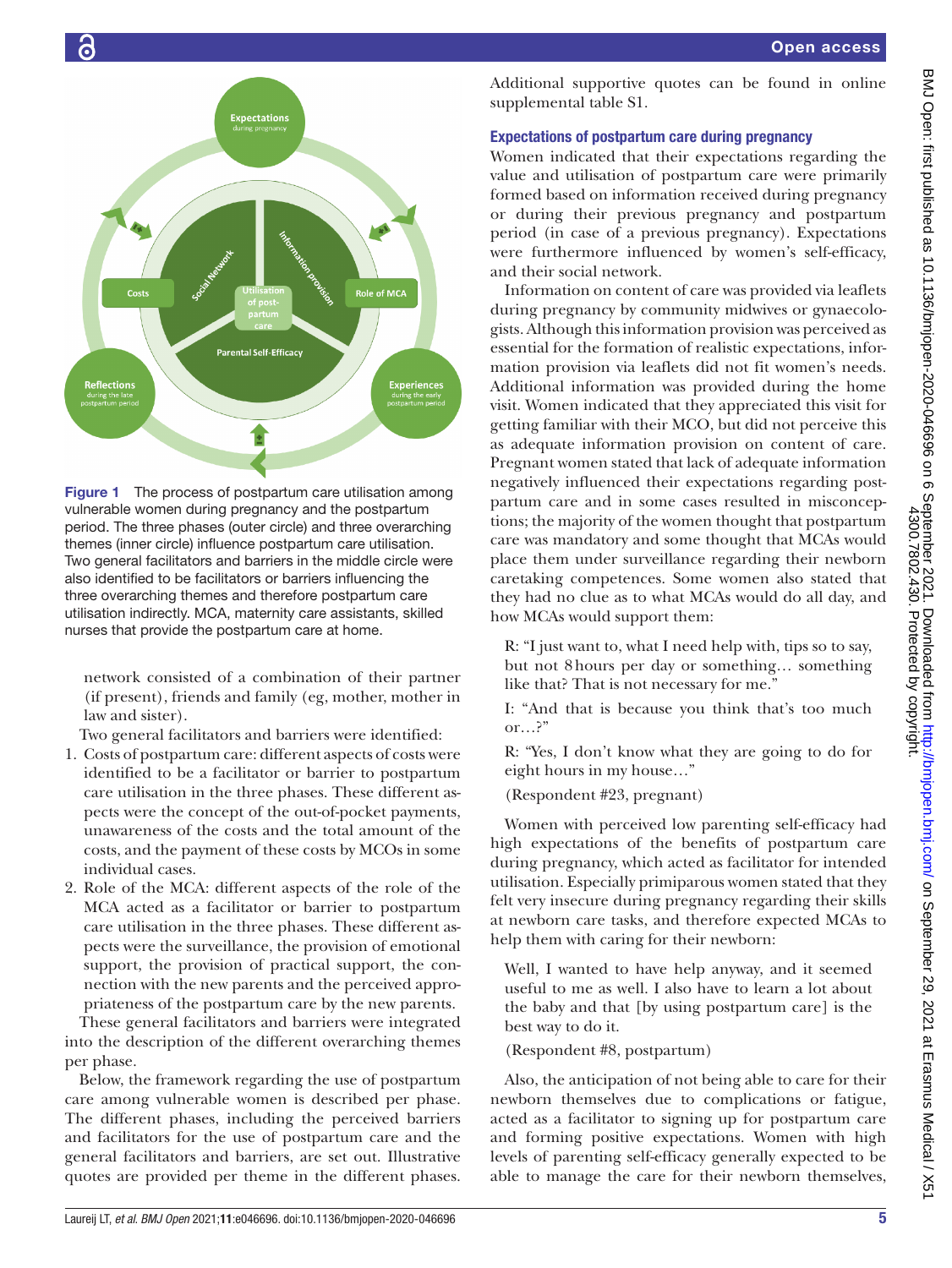and wanted MCAs to support them with the household and medical check-ups. Some women with high levels of self-efficacy expected to receive essential and up-to-date information from MCAs, and that this would enhance their self-efficacy even more. Women indicated they wanted to receive all the recommended care if their social network held positive views on it. Some women explained that they were strongly advised by their female friends or relatives to sign up for postpartum care, and followed this advice even though they initially did not want to sign up for postpartum care. Women expected to need less care when they anticipated that their network, including their partner, could help them during the postpartum period:

But that I immediately was like "Expectations?" Don't think about running my household, because that is just my cup of tea and I have my own people for that, so they [MCAs] don't have to come for that.

(Respondent #14, pregnant)

Women without an extensive social network mostly expected to depend on postpartum care, regardless of having a partner, resulting in a higher intended care utilisation.

## Experiences with postpartum care during the early postpartum period

Experiences with postpartum care were primarily gained during the first week postpartum, and were influenced by the perceived quality of care. In contrast to the expectation of being under surveillance of MCAs, nearly all women felt pampered by their MCAs, and felt positively connected with them. Experiences were again influenced by information provision, self-efficacy and social network which, in turn, acted as barriers or facilitators to care utilisation.

Information was mostly provided orally by MCAs during the early postpartum period. Both primiparous and multiparous women perceived this information as important and felt it was adequately tailored to their individual needs. Hence, adequate information provision acted as a facilitator to continued use of postpartum care. Several women were unaware that out-of-pocket-payments were required for using postpartum care, and decided to reduce the hours of care to what they perceived as necessary, after they gained this information. Others valued postpartum care more than the associated costs and were not deterred by the out-of-pocket-payments into account in their decisions regarding utilisation. A few women considered their own medical status as very complex and felt that MCAs were unable to provide them with the information they needed, and consequently lowered their utilisation. Some women with a non-Dutch cultural background indicated that they followed the advice of their MCA while she was present and that they applied more traditional caretaking techniques with their newborns when the MCA left. This did not affect their care utilisation:

We are used to other things, like uhm, we let the baby sleep in prone position so to say, and yes, here they say like "No, […] it is not allowed", so uhm, you hear that from other people […] haha. So yes, I will just, yes I just did that what they told me and then I did what we are used to [after the MCA left].

(Respondent #11, postpartum)

Experienced low parenting self-efficacy generally positively influenced women's experiences and use of postpartum care. Most women felt insecure during the first days postpartum, and stated they needed all the indicated hours of postpartum care to gain a higher level of selfefficacy. A few women did not like their MCA, but felt too insecure to indicate this to the MCO. Instead of asking for another MCA, they reduced the utilisation of postpartum care. Others stated that they felt secure in caring for their newborn after a few hours of care, and subsequently lowered their postpartum care utilisation because of this increased self-efficacy. All women, including those with high baseline levels of self-efficacy, experienced an increase in self-efficacy due to receiving postpartum care:

And the baby is still small, you can't hold properly, there is something, you miss something. But they also give you the confidence to do that.

(Respondent #3, postpartum)

Women who received more support from their social network often asked the MCA to focus solely on the care for the newborn and themselves, while their network supported them in running the household. In some cases this led to a reduction of care utilisation. In contrast, absence of support from a social network facilitated the use of postpartum care, as women felt more dependent on their MCAs:

A sort of, yes, they are your helping hand during such a postpartum period, uhm, but also your support and anchor.

(Respondent #12, postpartum)

### Reflections on postpartum care in the late postpartum period

In this phase, experiences were transformed into reflections regarding postpartum care while looking back on the received care. When reflecting on postpartum care after the early postpartum period, the appraisal of MCAs among women appeared to differ greatly. Whereas most women indicated that they saw MCAs as healthcare providers who provide essential care and support, some felt that MCAs were merely a support in running the household. Similar to the previous two phases, reflections were influenced by women's perception of information provision and their perceived self-efficacy, and social network.

Most women missed information during pregnancy on the fact that MCAs also performed medical check-ups, especially since these medical check-ups were highly appreciated. Women felt that the tailored information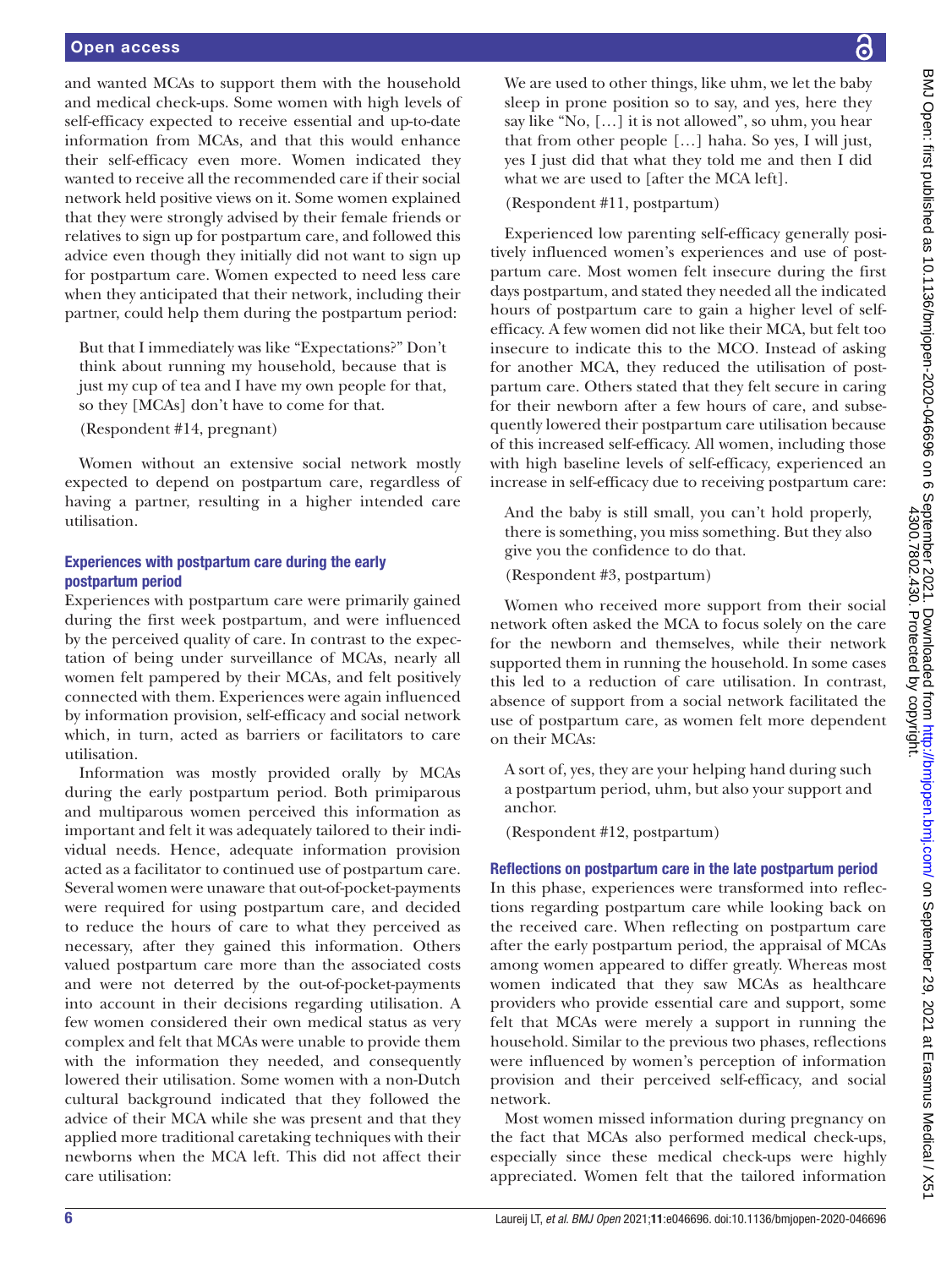provided by MCAs postpartum was a huge facilitator for postpartum care utilisation, also for a next postpartum period. Many women did not understand why they needed to pay an out-of-pocket payment for postpartum care at all. However, they generally stressed that they valued the gains of postpartum care over the costs:

R: "Obligatory deductible excess is very common\*, you know. That will not change. So yes, if you want the baby to stay healthy and yourself as well, I would definitely recommend it. I don't care about the money, I care more about the uhh…"

I: "The baby? That is important."

R: "The baby."

(Respondent #16, postpartum)

\*There is an obligatory deductible excess for healthcare utilisation in the Netherlands for regular care. Healthcare insurance covers costs above this obligatory deductible excess. However, this does not apply to primary care such as care from a general practitioner, midwife or postpartum care. Obligatory deductible excess is not the same as out-of-pocket payments. Out-of-pocket payments only apply to postpartum care and is independent of the obligatory deductible excess.

Women for whom the out-of-pocket payment was compensated by their MCO stated that this did not affect their postpartum care utilisation.

Most women experienced their increased parenting selfefficacy as one of the most important gains of postpartum care. This increased self-efficacy positively influenced their reflections, and as such affected their intended use of postpartum care following a next postpartum period. Women who already experienced high self-efficacy prior to receiving postpartum care, underlined that they still would use postpartum care in future postpartum periods. They believed this care to be important to monitor the health of their newborn and themselves, and this increased their self-efficacy even more:

*…How do I do that?* In fact you know how to do it, but you want that extra reassurance that she [maternity care assistant] says like "you are doing great, you just have to do it like this, you can do it.", I just really needed that. And see, she is gone and you need to do it by yourself and you just manage, but I was really insecure like "I can't do it the right way, I might hurt him", or whatever. So she really helped with that.

### (Respondent #9, postpartum)

According to the women, the positive connection that most women experienced with their MCAs contributed to this improved self-efficacy. Postpartum women with a low self-efficacy indicated that they, in hindsight, needed more care than they received but did not dare to express this to their MCA.

Several women specified that they regarded MCAs as essential for providing medical care. They indicated that their social network was not equipped to adequately

provide this care. Others indicated that having a sufficient social network during their possible next postpartum period would likely decrease their care utilisation, although they stated that their network could never fully replace MCAs. All women appreciated the provided advice by MCAs regarding caring for their newborns for themselves and their network. Women with a non-Dutch cultural background additionally indicated that MCAs could teach them the newest insights regarding the care for their newborn, as opposed to the traditional way of caring as advised by their mothers and grandmothers:

So I was like… what is really really important to me… uh… in my opinion so to say… in postpartum care is the medical thing for me for example and for the baby as well. Because family is absolutely not capable of doing that [laughs]… you understand?

(Respondent #4, postpartum)

## **DISCUSSION**

This qualitative study shows that postpartum care utilisation among vulnerable women is a three-phase process which is mainly influenced by women's perception of the provided information regarding the content of care and actual provided oral information during the provided care, their perceived parenting self-efficacy and perceived support from their social network. During pregnancy, the provided information was perceived as inadequate and posed a major barrier in forming realistic expectations of postpartum care. The information provision during the early postpartum period was found to be essential and this promoted utilisation of postpartum care in a following pregnancy. Low self-efficacy facilitated increased use of postpartum care, which in turn generally improved women's self-efficacy. Women's social network primarily influenced their expectations regarding the added value of postpartum care during pregnancy, and thus influenced actual utilisation during the postpartum period. Furthermore, costs of postpartum care and the role of the MCA indirectly influenced postpartum care utilisation. Overall, vulnerable women recognised the value of postpartum care after experiencing it, and viewed it as essential care for improving their own and their newborns' health.

A strength of this study is that we focused on vulnerable women; a group often under-represented in research.<sup>21-23</sup> Despite the recruitment challenges, it is important to involve vulnerable populations in research to improve care and outcomes for this group, particularly as they have a higher risk of adverse health outcomes.<sup>[2 3](#page-8-5)</sup> Additionally, we showed that it is possible to obtain a theoretical sample of vulnerable women needed to conduct a proper qualitative study. By applying a grounded theory approach, the generation of a conceptual framework grounded in the data was possible. Instead of searching for answers in predefined directions, analyses were largely inductive, allowing meaning to emerge from the data. $^{24}$  $^{24}$  $^{24}$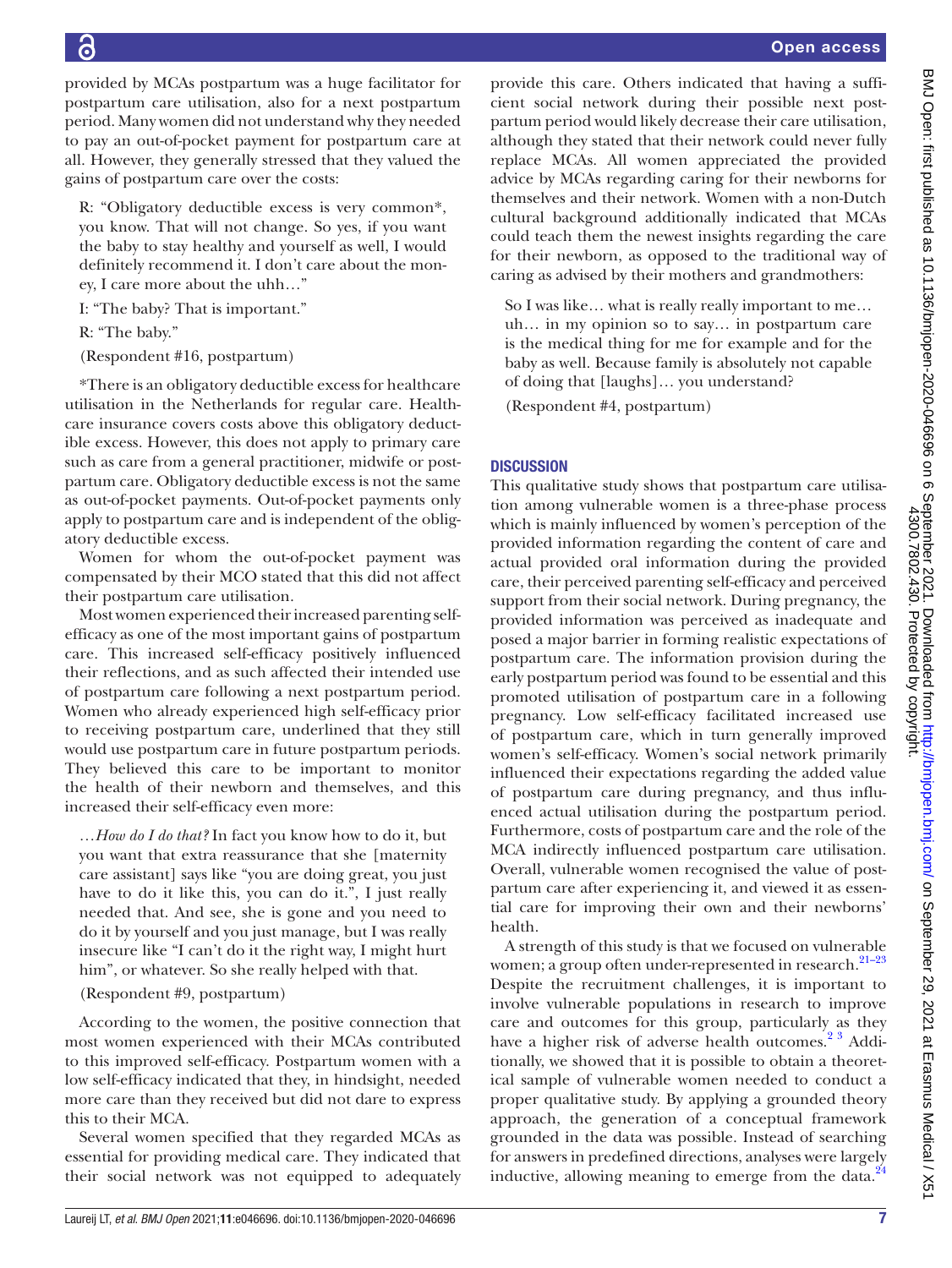Theoretical sampling and constant comparisons between the emerging themes and data contributed strongly to the robustness of our results.<sup>19</sup> Validity of our results was further strengthened by using a multidisciplinary research team with backgrounds in different specialisms.

Despite efforts undertaken, we were unable to include women who did not use any postpartum care (ie, less than 5% of the total population), limiting our insights into the considerations of this specific subgroup of women.<sup>13 14</sup> We did interview one woman who gave birth to her second child and did not use postpartum care in the previous postpartum period because she thought it was not useful. Also, we offered interviews in Dutch and English only. We therefore may have missed the opinions of certain ethnic minority women who did not speak these languages.

Our provided conceptual framework regarding postpartum care utilisation is supported by the qualitative systematic review by Walker *et al.*<sup>25</sup> They determined necessities for a successful transition to motherhood in the early postpartum period, and identified four themes: connection between women and midwives, identification of women's individual needs, family and cultural influences, and education and support. Our framework builds on this review by focussing on the practical part of the care that is necessary for this transition, and by indicating that this care may be provided by others than midwives. In addition, our theme 'social network' may be an important addition to this review for prevention of serious adverse health outcomes. Cutrona *et al* provided an mediational model of postpartum depressions, in which social support positively influences parenting self-efficacy, which has a preventive effect on development of a postpartum depression.<sup>26</sup> This indicates that healthcare providers, and MCAs in particular, may recognise the role of the social network and parental self-efficacy even more as important themes in postpartum care utilisation.

Using the terms facilitators and barriers regarding utilisation or further utilisation of postpartum care may suggest that utilisation is the ultimate goal. The terms facilitators and barriers were applied rather strictly in our study; when participants reduced their hours of postpartum care, the contributing factor was defined as a barrier, even when it was of a positive nature. For example, women reduced the amount of hours due to increased self-efficacy, strictly this posed a barrier to further utilisation. However, the contributing factor, that is, increased self-efficacy, may be positive. In practice, optimal circumstances should be created to facilitate informed decision making regarding postpartum care utilisation. Reduced or increased number of hours of postpartum care can be desirable, as long as they fit the needs and requirements of the individual woman and her family.

Women perceived the provided information on content of care during pregnancy as inadequate, even after the home visit. This posed an unexpected major barrier in forming realistic expectations regarding postpartum care and affected (intended) utilisation. Especially the supportive nature of postpartum care was unclear from

the information provided. The feeling of surveillance instead of support was found to be a barrier for care utilisation among vulnerable women. $27$  Regardless of their social background, women may find it hard to navigate the overwhelming amount of information available.<sup>1228-30</sup> Health illiteracy may aggravate this experienced lack of adequate information received during pregnancy, and may negatively affect utilisation of postpartum care among vulnerable women.<sup>[25 31 32](#page-9-9)</sup> The highly appreciated, tailored oral information provided by MCAs during the early postpartum period indeed signals the possible influence of health illiteracy.<sup>33,34</sup> Also, the requirement for outof-pocket payments made some women decide to reduce postpartum care utilisation. This indicates a substantial need for MCOs and healthcare providers to properly inform this vulnerable population about the value of postpartum care already during pregnancy.

The experienced support of MCAs focussing on newborn care competences increased all women's selfefficacy, and as such improved further utilisation of care. In accordance with previous research, $35$  we found that multiparous women and women who already experienced high levels of self-efficacy still said to have benefitted from the confirmation and support given by MCAs. Previous studies showed that connections with healthcare providers were often problematic among vulnerable populations[.27 36 37](#page-9-11) However, we found that most of our participants had a good connection with their MCAs, possibly contributing to the experienced increased selfefficacy.<sup>38</sup> 39 This good connection may be grounded in the nature of this care: easily accessible care at home, leading to continuity of care in a turbulent phase. $29$ Nevertheless, some women did not dare to stand up for themselves when postpartum care did not match their needs. This posed an important barrier to utilisation, as these women rather abstained themselves from care than to ask for changes. Emphasising the potential role of postpartum care in increasing women's self-efficacy, and tailored care based on a woman's self-efficacy may be used to improve care utilisation.

Finally, we found that women in absence of a supportive network perceived MCAs as their anchor during the early postpartum period. This may be related to the finding that women in general need companionship, and continuity of care in this period.<sup>29</sup> Also, women with a supportive network highly appreciated the expertise of the MCAs. Providing women and their social network with up-to-date professional knowledge by MCAs might be beneficial for optimising support for women, particularly in the late postpartum period.<sup>34 35</sup> The assessment of a woman's social network and collaboration with this network by MCAs may lead to improved women-centred care and better care utilisation.<sup>114041</sup>

The results of our study indicate that information provision during pregnancy must be improved and tailored to vulnerable populations. This information should highlight the supportive and medical tasks of MCAs, outline the need for out-of-pocket payments and emphasise the potential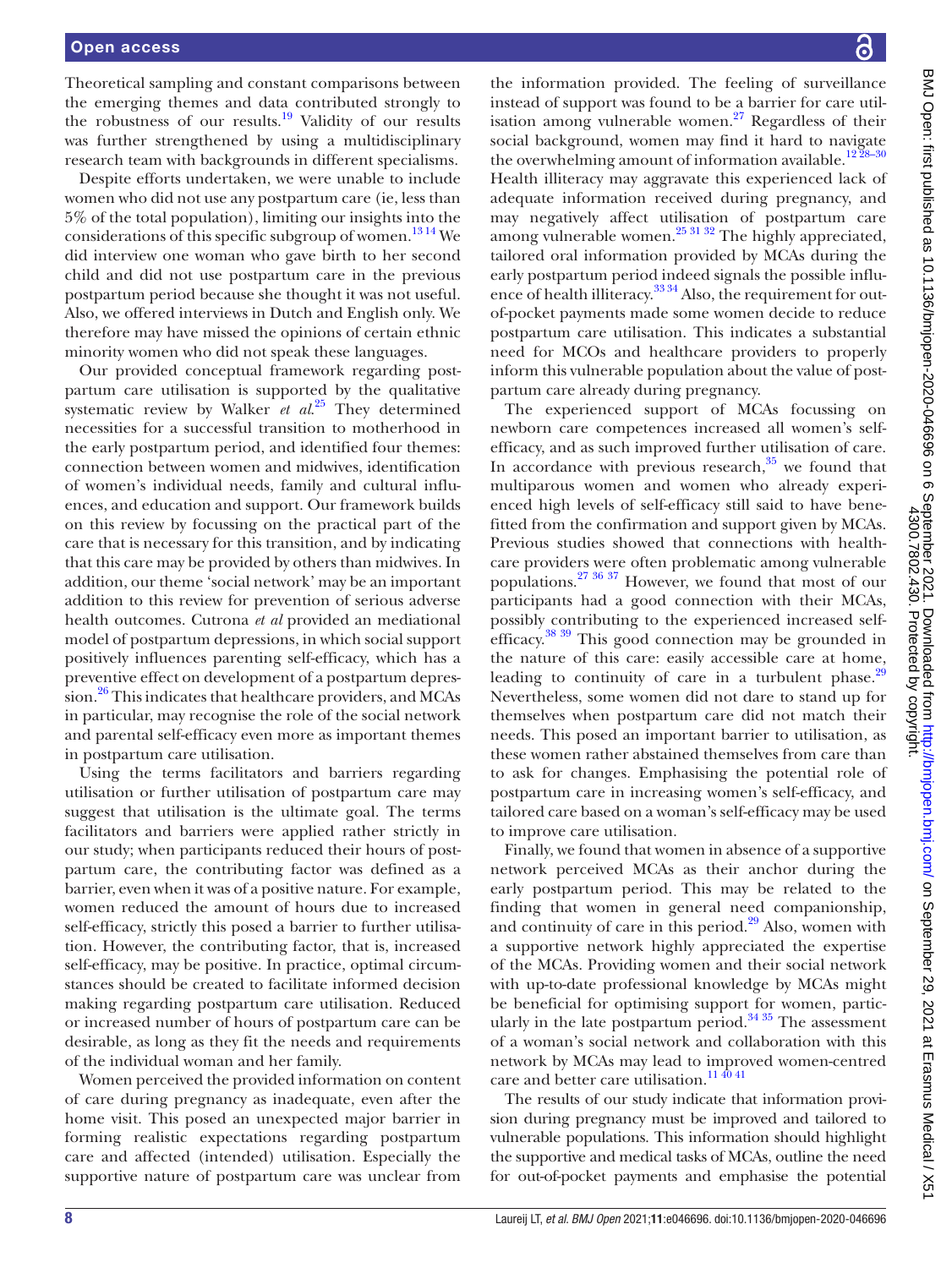gains such as improved self-efficacy. For example, this could be done by sending a video to women during pregnancy with an explanation of postpartum care and the gains. Addressing these aspects during pregnancy may lead to increased utilisation of postpartum care, which impacts subsequent healthcare expenditure.<sup>14</sup> Moreover, the provided care should be tailored to a woman's individual needs, with extra attention for women with low self-efficacy. Finally, a woman's social network could be involved in the care for the newborn to maximise support and continuity in support in the late postpartum period. This could be initiated by involving the partner or another relative (eg, mother or aunt) from the home visit onwards and by emphasising his or her importance in the early postpartum period. In the absence of a woman's social network, it is important for MCAs to realise they play an important role in providing support. In countries where there is no extensive postpartum care, this support can also be provided by community midwives or general practitioners. They may use videos with information provision on how to take care of a newborn, and try to involve persons in the mother's network who can support the mother. Future research among vulnerable women should focus on the role of postpartum care in improving self-efficacy, and on the effects of eliminating out-of-pocket payments on the utilisation of this care. $14$  Additionally, this study was performed in a developed country. The issue of underutilisation of postpartum care services in low and middle income countries deserves further exploration in these countries, since women interviewed in this study may have a better support network to overcome problems than others who live in less favoured countries.

## **CONCLUSION**

Our study shows that postpartum care utilisation among vulnerable women is a three-phase process in which information provision, perceived self-efficacy and social network act as either barriers or facilitators to postpartum care utilisation. Individual assessment of these themes and their influence during pregnancy and the whole postpartum period is therefore essential in order to tailor care to vulnerable women's needs and improve utilisation. In general, providing understandable information highlighting the supportive and medical tasks of MCAs, possible gains in improving self-efficacy and involving a woman's social network in postpartum care may add value to care for this population. In addition, by addressing a woman's self-efficacy and social network in the different phases of the process of postpartum care, care utilisation can potentially be improved. The conceptual framework generated in this study may also be used as a basis to optimise care utilisation for vulnerable pregnant and postpartum women outside the Netherlands.

Acknowledgements We acknowledge the pregnant and postpartum women for participating in this study. We thank the participating healthcare providers for approaching the women. Many thanks to Lisanne Vermeulen, Hajrah Arshad, Karishma Haripersad and Sin Mok for the transcriptions of the interviews.

Contributors LTL, JL, HEE-S, JVB, AF and ML designed the study. LTL performed the data collection. LTL and MvdH analysed the data under supervision of ML. All authors interpreted the data. LTL, MvdH, JL and ML wrote the first version of the manuscript. All authors revised all versions of the manuscript and approved the final version.

Funding This study was funded by the Netherlands Organisation for Health Research and Development (ZonMw), grant number 209070002.

Competing interests None declared.

Patient consent for publication Not required.

Ethics approval The Medical Ethics Committee of the Erasmus University Medical Centre declared that the Medical Research Involving Human Subjects Act did not apply to this study and approved the study protocol (MEC-2017-1081). Participation was on a voluntary basis and all women participating in the study provided written informed consent.

Provenance and peer review Not commissioned; externally peer reviewed.

Data availability statement Data are available upon reasonable request.

Supplemental material This content has been supplied by the author(s). It has not been vetted by BMJ Publishing Group Limited (BMJ) and may not have been peer-reviewed. Any opinions or recommendations discussed are solely those of the author(s) and are not endorsed by BMJ. BMJ disclaims all liability and responsibility arising from any reliance placed on the content. Where the content includes any translated material, BMJ does not warrant the accuracy and reliability of the translations (including but not limited to local regulations, clinical guidelines, terminology, drug names and drug dosages), and is not responsible for any error and/or omissions arising from translation and adaptation or otherwise.

Open access This is an open access article distributed in accordance with the Creative Commons Attribution Non Commercial (CC BY-NC 4.0) license, which permits others to distribute, remix, adapt, build upon this work non-commercially, and license their derivative works on different terms, provided the original work is properly cited, appropriate credit is given, any changes made indicated, and the use is non-commercial. See: [http://creativecommons.org/licenses/by-nc/4.0/.](http://creativecommons.org/licenses/by-nc/4.0/)

#### ORCID iDs

Lyzette T Laureij <http://orcid.org/0000-0001-6342-7528> Jacqueline Lagendijk<http://orcid.org/0000-0002-7178-8910>

#### **REFERENCES**

- <span id="page-8-0"></span>1 Bryant AS, Haas JS, McElrath TF, *et al*. Predictors of compliance with the postpartum visit among women living in healthy start project areas. *[Matern Child Health J](http://dx.doi.org/10.1007/s10995-006-0128-5)* 2006;10:511–6.
- <span id="page-8-5"></span>2 Waelput AJM, Sijpkens MK, Lagendijk J, *et al*. Geographical differences in perinatal health and child welfare in the Netherlands: rationale for the healthy pregnancy 4 all-2 program. *[BMC Pregnancy](http://dx.doi.org/10.1186/s12884-017-1425-2)  [Childbirth](http://dx.doi.org/10.1186/s12884-017-1425-2)* 2017;17:254.
- 3 Mackenbach JP. The persistence of health inequalities in modern welfare states: the explanation of a paradox. *[Soc Sci Med](http://dx.doi.org/10.1016/j.socscimed.2012.02.031)* 2012;75:761–9.
- <span id="page-8-1"></span>4 Scheele J, Harmsen van der Vliet-Torij HW, Wingelaar-Loomans EM, *et al*. Defining vulnerability in European pregnant women, a Delphi study. *[Midwifery](http://dx.doi.org/10.1016/j.midw.2020.102708)* 2020;86:102708.
- 5 Briscoe L, Lavender T, McGowan L. A concept analysis of women's vulnerability during pregnancy, birth and the postnatal period. *[J Adv](http://dx.doi.org/10.1111/jan.13017)  [Nurs](http://dx.doi.org/10.1111/jan.13017)* 2016;72:2330–45.
- 6 de Groot N, Bonsel GJ, Birnie E, *et al*. Towards a universal concept of vulnerability: broadening the evidence from the elderly to perinatal health using a Delphi approach. *[PLoS One](http://dx.doi.org/10.1371/journal.pone.0212633)* 2019;14:e0212633.
- <span id="page-8-2"></span>7 Pillas D, Marmot M, Naicker K, *et al*. Social inequalities in early childhood health and development: a European-wide systematic review. *[Pediatr Res](http://dx.doi.org/10.1038/pr.2014.122)* 2014;76:418–24.
- 8 de Graaf JP, Ravelli ACJ, de Haan MAM, *et al*. Living in deprived urban districts increases perinatal health inequalities. *[J Matern Fetal](http://dx.doi.org/10.3109/14767058.2012.735722)  [Neonatal Med](http://dx.doi.org/10.3109/14767058.2012.735722)* 2013;26:473–81.
- 9 de Graaf JP, Steegers EAP, Bonsel GJ. Inequalities in perinatal and maternal health. *[Curr Opin Obstet Gynecol](http://dx.doi.org/10.1097/GCO.0b013e32835ec9b0)* 2013;25:98–108.
- <span id="page-8-3"></span>10 World Health Organization. *WHO recommendations on postnatal care of the mother and newborn*. World Health Organization, 2014.
- <span id="page-8-6"></span>11 Verbiest S, Bonzon E, Handler A. Postpartum health and wellness: a call for quality Woman-Centered care. *[Matern Child Health J](http://dx.doi.org/10.1007/s10995-016-2188-5)* 2016;20:1–7.
- <span id="page-8-4"></span>12 Wiegers TA. Adjusting to motherhood: maternity care assistance during the postpartum period: how to help new mothers cope. *Journal of Neonatal Nursing* 2006;12:163–71.